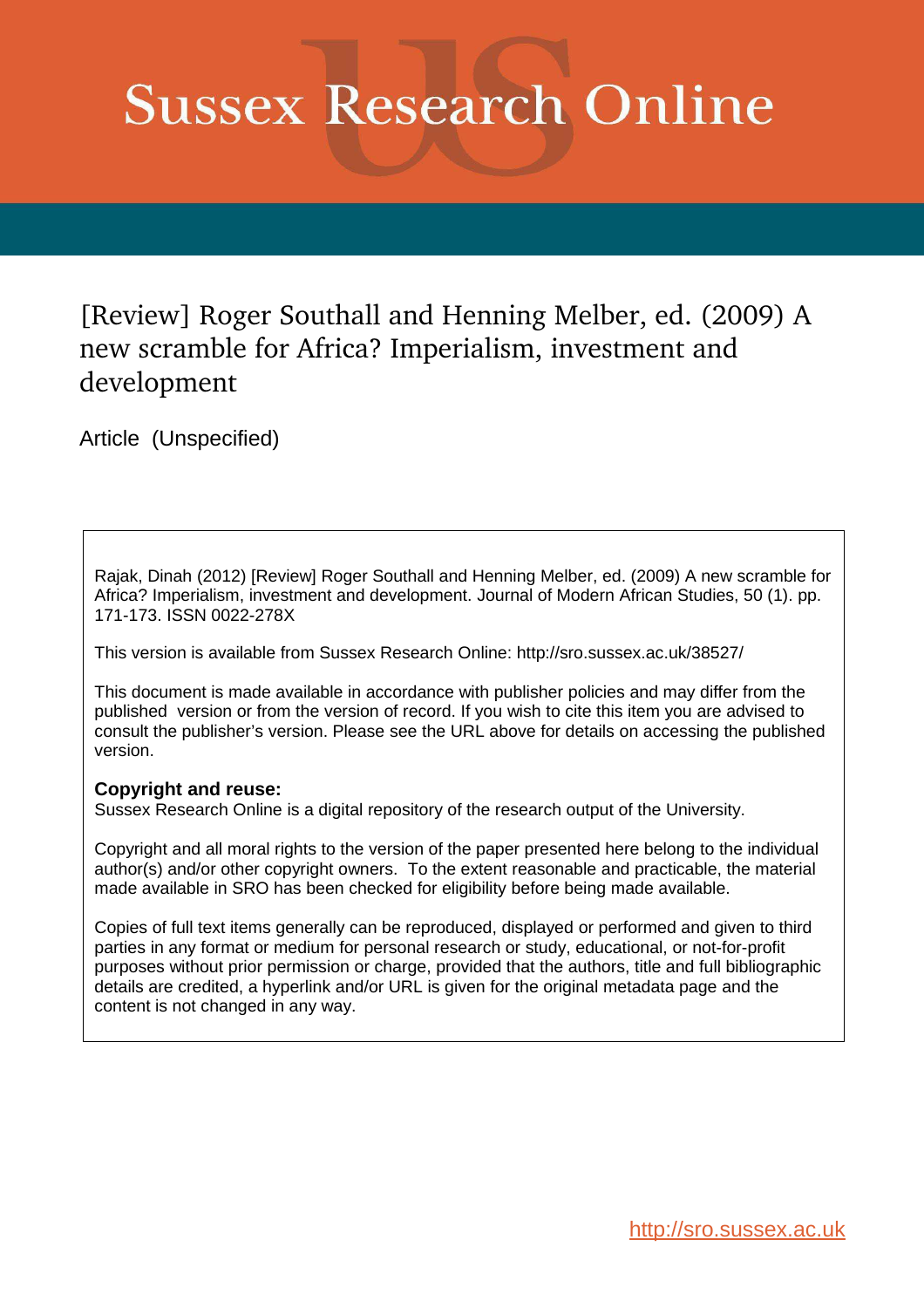political camps is also provided and offers a rare glimpse into the events leading to the formation of a unified position against the settlers.

> BRUCE MUTSVAIRO Amsterdam University College

### A New Scramble for Africa: imperialism, investment and development edited by R. SOUTHALL and H. MELBER

Scottsville, South Africa: University of KwaZulu-Natal Press, 2009. Pp. 439,  $£33.95$  (pbk).

doi:10.1017/Soo22278X11000747

The opening statement of A New Scramble for Africa informs us that at the start of this millennium, 'something big was happening in Africa'. Yet this book looks as much to the past, to a history of extraction, exploitation and empire on the continent, as it does to the present, or future. Through every chapter, the enduring phrase of Max Gluckman and the Rhodes-Livingstone anthropologists resonates strongly: continuity and change. Taking this temporal framework as a heuristic device, the book as a whole provides an important theoretical and historical overview to current processes of investment and resource extraction in Africa. Chapters by Margaret Lee, Wilson Prichard and Henning Melber emphasise continuity over and above change. Prichard argues that the new scramble should rather be viewed as part of a set of cycles of capital investment and mineral extraction in Africa that have been in motion since early colonial exploration. Lee makes the case for continuity more strongly. She argues that European Partnership Agreements, heralded by their architects as a progressive shift in EU–Africa trade relations towards reciprocity, equality, and a focus on poverty reduction, in fact perpetuate the ties of dependency, domination, and underdevelopment through 'a new partition of the continent reminiscent of the nineteenth century scramble'  $(p, 84)$ .

A rather more ambiguous picture of costs, benefits and contradictory agendas emerges from Naidu's examination of India's dual role as development partner and 'new scrambler'. While the common history of colonialism and selfdetermination inspires the optimistic promise of a mutually beneficial South– South partnership, Naidu warns against such a rose-tinted view. Indian investment in Africa, he reminds us, is driven primarily by the 'hunt to satisfy resource needs that are vital to its industrialisation'  $(p. 134)$ .

However, the binary scheme of 'continuity and disjuncture' (p. 240) is in some respects restrictive, privileging the discussion of continuity to the neglect of the dynamic social forces that both shape and are shaped by these multiple and diverse encounters. Crucially, of course, the 'scramble' is neither wholly new, nor a replay of the past. It is neither the dawn of a bold new era of businessled development for the continent, superseding state impotence and the failure of the aid industry, nor merely 'old wine in new bottles' (Melber p. 12), as new players in the extractive landscape reinvigorate century-old forms of imperial domination, compradore co-option, and ultimately the dispossession of the poorest. At the same time, the current orthodoxies of good governance and economic empowerment (the latest in the guise of progressive development discourse) should not be seen merely as smokescreens for the imperial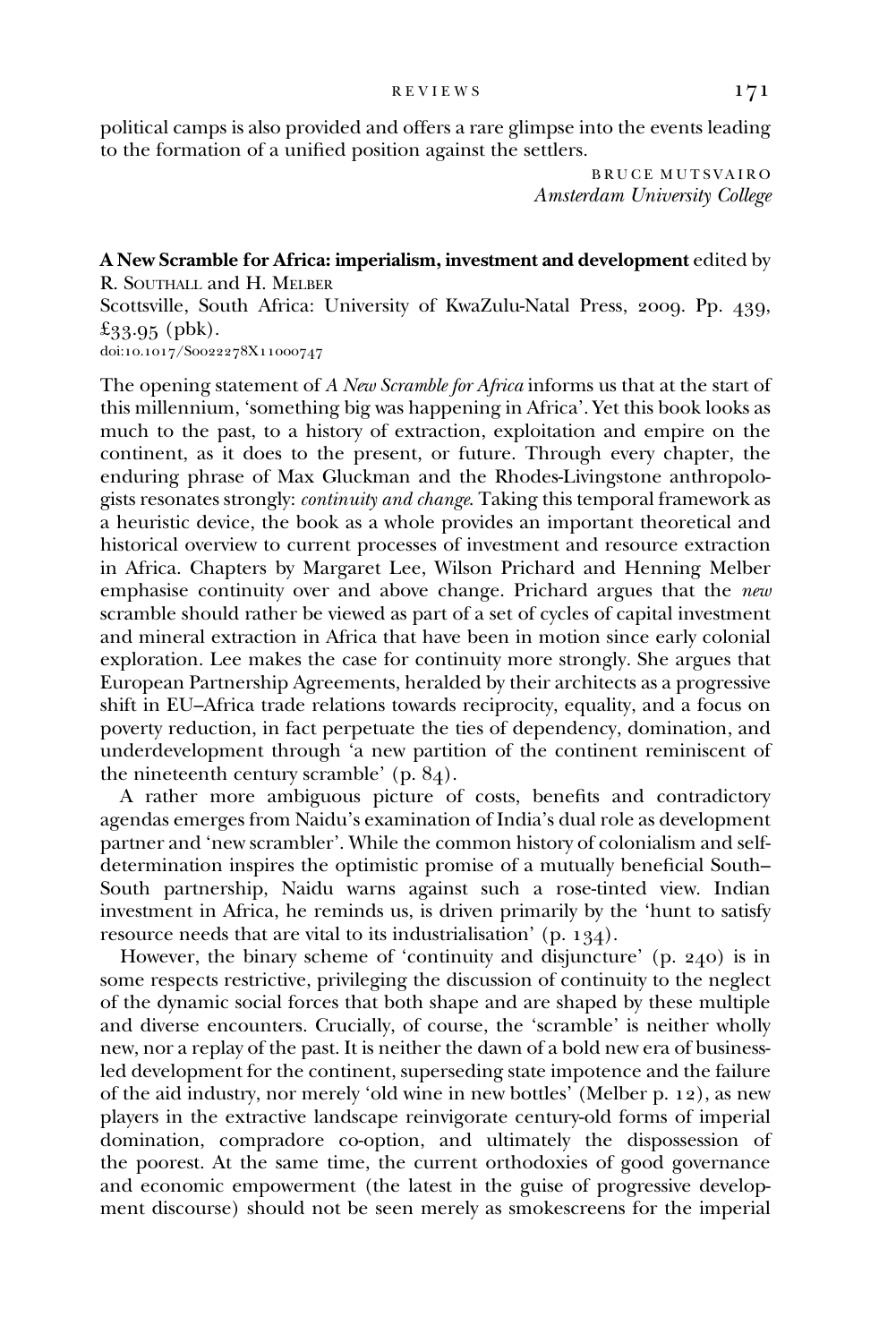endeavours and mercenary pursuit of resources. Rather, as Southall points out, 'the two faces of the scramble co-exist' (p. 22). Just as with its colonial forerunner – and the battle cry of Commerce, Christianity and Civilisation – benevolent intent and brutal imperialism have long coexisted, a marriage made all the more powerful by the mutual dependency of its two dimensions.

Where 'change' enters the analysis, it tends to be at the more abstract level, emphasising that the 'new scramble' is the product of a neo-liberal order, as distinct from the colonial capitalism of the earlier scramble. This is certainly a valid starting point, but without greater empirical grounding as to what this means in context, it becomes difficult to see beyond the headline narrative: the rapacious logic of capital which penetrates green-field territories, extracts resources and compels consent across the continent. This makes it hard to get a handle on how, as Satgar puts it in his chapter, neo-liberal capitalism manages to 'insert itself into the common sense of most African citizens through various cultural, political and social idioms' (p. 45), or put another way, how the neoliberal project is 'indigenised' (p. 36), normalised and embedded in local realities and everyday practice.

The danger here lies in presenting a somewhat agentless picture of economic investment, political negotiation and resource extraction. The reader is left asking who are the powerful actors driving and enabling this new scramble, what relationships are being forged, what novel forms of elite-pacting, collaboration or co-option are being harnessed to facilitate these processes, and what diverse constellation of actors, agendas and interests constitute these 'partnerships'. The chapters that present a narrower focus on particular case studies – such as Tangri's chapter on investment and bribery in Uganda, or Massey and May's chapter on oil and war in Chad – do more to illuminate the interactions and power-plays at work in pursuit of extraction and enrichment. In her study of the waxing and waning of investment in the central African copperbelt, Jana Hönke shifts the focus from classic readings of the 'resource curse' – and from the role played by extractive companies in exacerbating conflict in fragile states – to their role in establishing extractive orders as they take on (or usurp) functions of the state. From colonial companies, to newly formed parastatals, to London-based global multinationals, and now their Chinese competitors, each brought with it techniques of government that extend far beyond industrial management, to the political and spatial order of the territories they dominate.

While 'the scramble' conjures immediate images of gold, uranium, platinum and, of course, oil, Carol Thompson examines another dimension of this rush for African resources: the pursuit and plunder of Africa's animal and plant life. Like her co-contributors, she is quick to point out that this is not new. What is new, is the sophisticated legal and scientific apparatus that is being deployed to normalise and institutionalise this extension of the scramble into the most microscopic domains of nature, or, as Thompson puts it, the attempt to 'patent life'  $(p. 318)$ .

The overriding consensus that emerges from the book is that 'ordinary African people', and especially 'the needy ones', have not been the winners in this latest scramble – and in most cases have been adversely affected by it